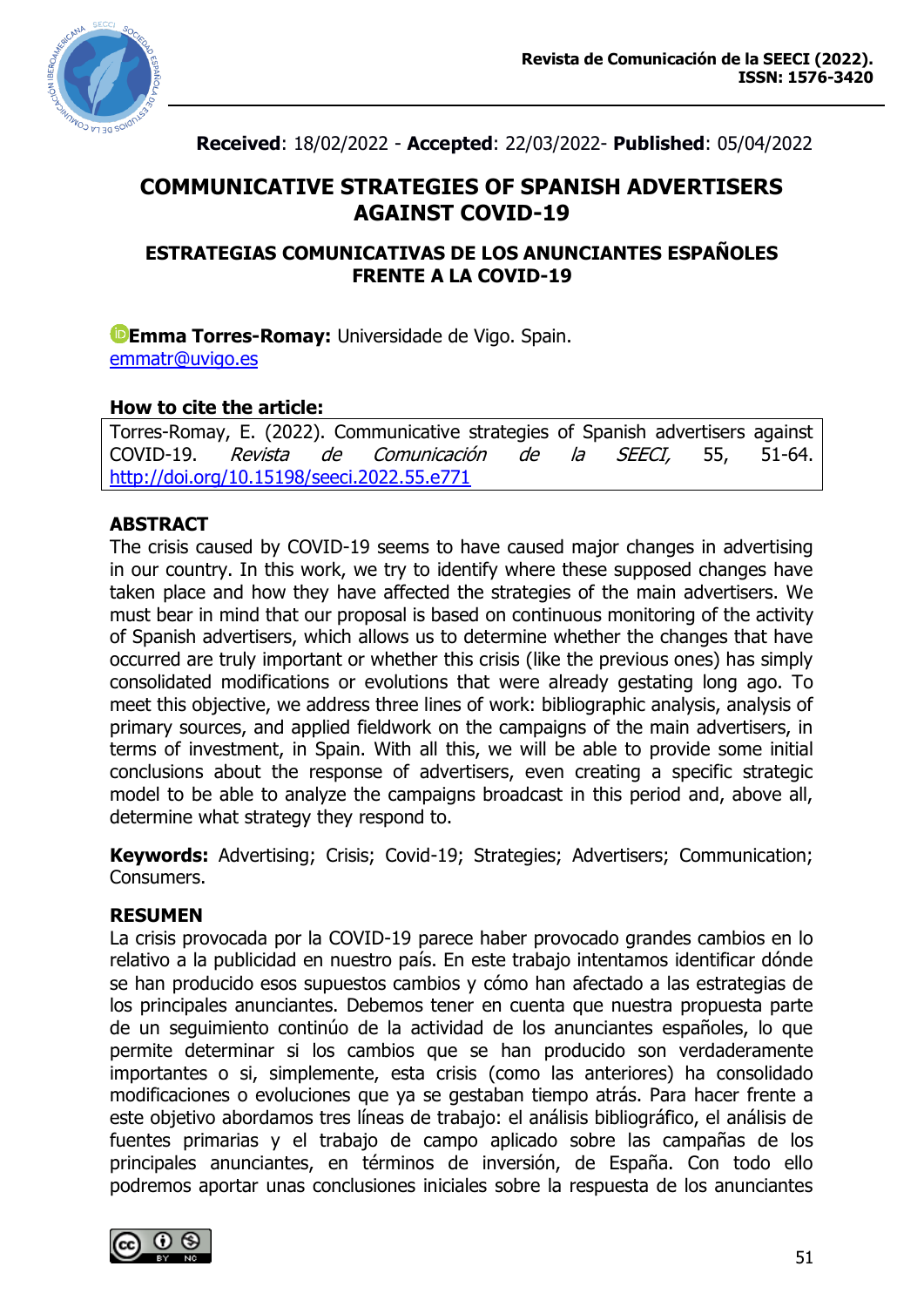creando incluso un modelo estratégico específico para poder analizar las campañas difundidas en este periodo y, sobre todo, determinar a qué estrategia responden.

**Palabras clave:** Publicidad; Crisis; Covid-19; Estrategias; Anunciantes; Comunicación; Consumidores.

# **ESTRATÉGIAS COMUNICATIVAS DE ANUNCIANTES ESPANHÓIS CONTRA COVID-19**

## **RESUMO**

A crise causada pelo COVID-19 parece ter causado grandes mudanças em relação à publicidade no nosso país. Neste trabalho procuramos identificar onde ocorreram essas supostas mudanças e como elas afetaram as estratégias dos principais anunciantes. Devemos ter em mente que nossa proposta se baseia no monitoramento contínuo da atividade dos anunciantes espanhóis, o que nos permite determinar se as mudanças ocorridas são realmente importantes ou se esta crise (como as anteriores) simplesmente consolidou modificações ou evoluções que já estavam se gestando há muito tempo. Para cumprir este objetivo, abordamos três linhas de trabalho: análise bibliográfica, análise de fontes primárias e trabalho de campo aplicado nas campanhas dos principais anunciantes, em termos de investimento, na Espanha. Com tudo isso poderemos fornecer algumas conclusões iniciais sobre a resposta dos anunciantes, inclusive criando um modelo estratégico específico para poder analisar as campanhas veiculadas neste período e, acima de tudo, determinar a qual estratégia eles respondem.

**Palavras-chave:** Publicidade; Crise; Covid19; Estratégias; Anunciantes; Comunicação; Consumidores.

Translation by **Paula González** (Universidad Católica Andrés Bello, Venezuela)

## **1. INTRODUCTION**

The crisis caused by the Covid-19 pandemic in 2020 and 2021 has created a new scenario for advertising companies. Although crises are not new in recent history, it is the first major health crisis of the  $21<sup>st</sup>$  century without having precedents of this type in many decades. The paralysis of activity due to quarantines, as well as the limitations on people's mobility and the establishment of security measures that have changed consumer habits, has caused an economic, trust, and even values crisis that puts on the table new challenges.

From a strategic perspective, the change in scenario and objectives of companies implies a change in communication proposals. For this reason, and taking into account the follow-up that the Faculty of Social Sciences and Communication of the Universidad de Vigo has carried out on the strategic trends implemented by advertisers in our country, it is essential to focus on how we are responding to this important social change.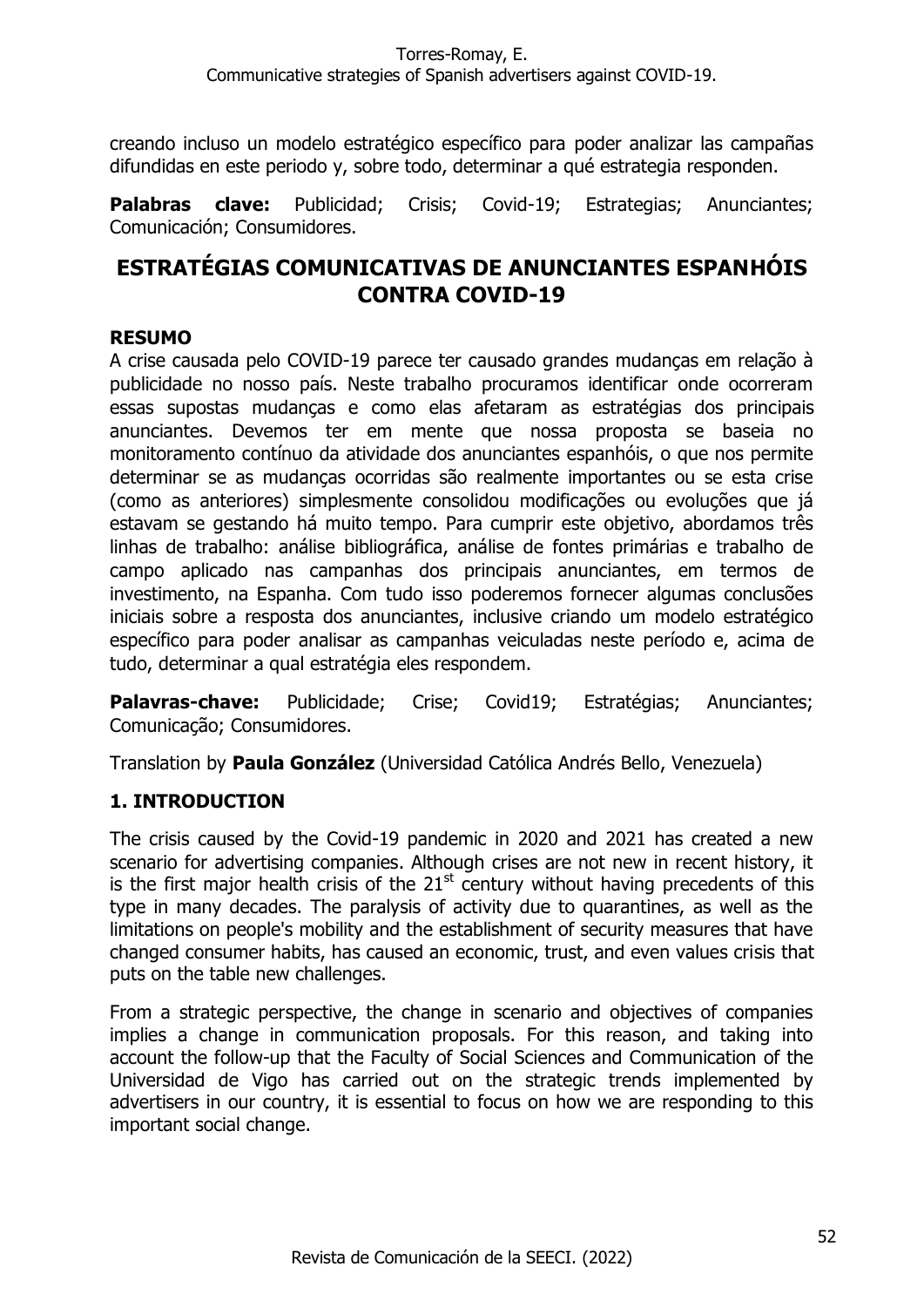## **2. OBJECTIVES**

Taking all of the above into account, our objective in this research is focused on identifying the possible changes in strategy made by the main Spanish advertising companies to adapt to the circumstances of Covid-19. Starting from this basic objective, we will attend to other secondary objectives:

- Establish a compilation of basic data on the strategic decisions made by advertising companies regarding their communication in the pandemic and post-pandemic periods.
- Assessment of the type of changes produced in this period (structural or conjunctural).
- Analysis of the strategic planning process of the main advertisers in the country, taking into account the different levels of strategic subordination (company, marketing, and communication).

More precisely, we are going to focus our attention on the companies that invest the most in advertising in our country, understanding the advertising concept in a broad sense and not only referring to the traditional means of disseminating commercial messages. In this way, we pay special attention to the management of social networks and promotional actions that involve direct contact with consumers. It is a general analysis of the sector that, however, focuses on identifying specific strategic changes, applying classic analysis models, as we will see in the section on methodology.

## **3. METHODOLOGY**

## **3.1 Starting hypothesis**

To carry out our research, we establish some starting hypotheses that direct the work. For this, we start from the most general to the most specific following the classic strategic planning process (García Uceda, 2007): the sector, the company, marketing, and communication; later adding the development of that communication strategy through a creative strategy and a media strategy.

- The Covid-19 crisis has aggravated the situation of the Spanish advertising sector which, until then, seemed to be recovering from the 2008 financial crisis.
- Although the crisis has had a negative impact on the advertising sector, some of the changes it has caused (as in the case of the 2007 crisis) are structural in nature and not temporary.
- The most important changes in the advertising sector have not occurred in the structures of the sector (as in previous periods of recession) but rather it is the receivers or potential audiences that have generated deeper and more radical changes, making it necessary for advertisers to adapt.
- Strategic changes have barely had an impact on business strategies with stable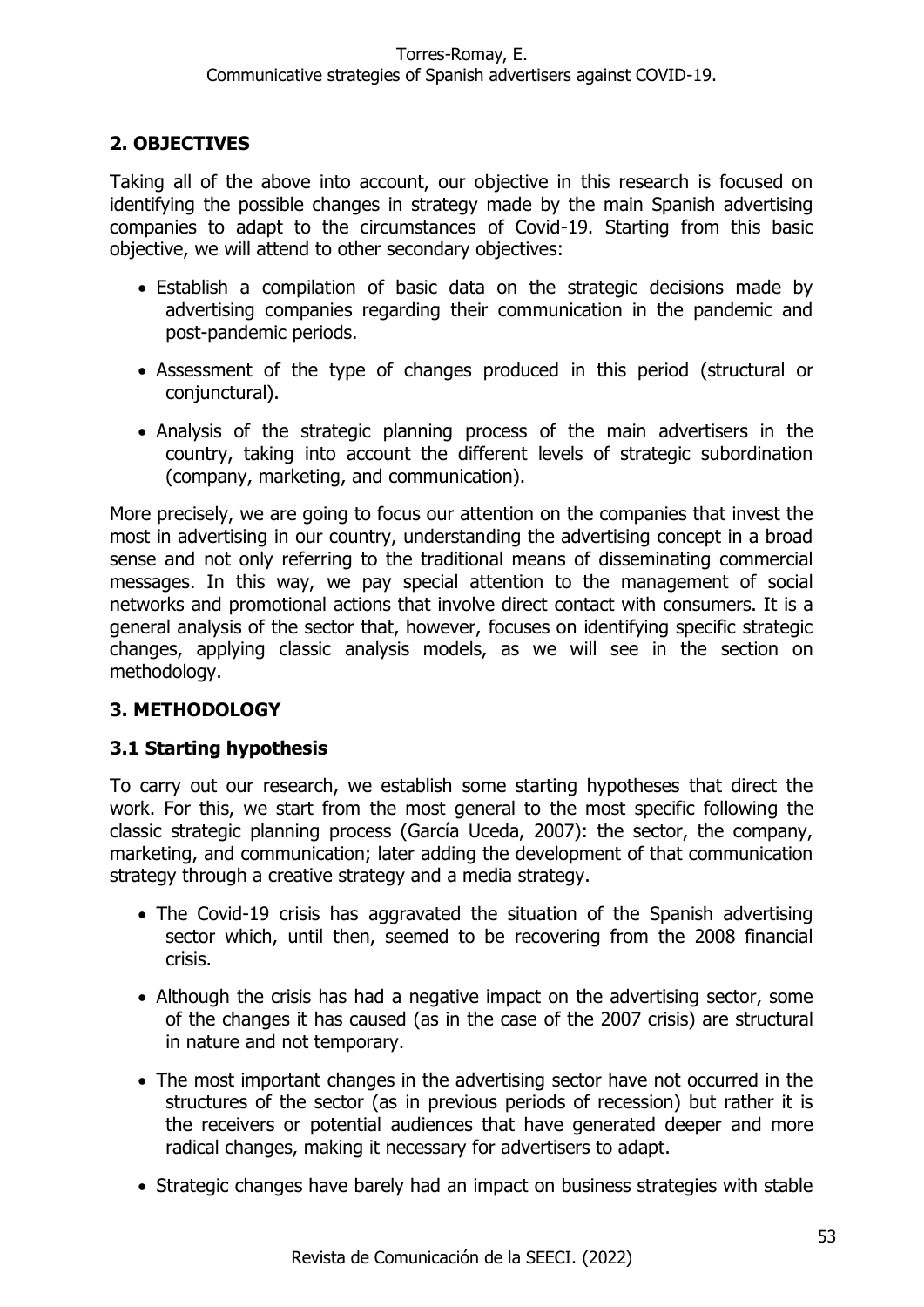business models, having to apply changes in marketing strategies, especially concerning distribution and communication, which differs from the previous crisis, with changes that affected the price and the product.

- Regarding changes in communication strategies, the importance of redefining audiences determines the approach of new positions and the reconceptualization of products, which have been adapted to the specific needs of the pandemic in some cases or have been adapted to the new market.
- The objectives of communication strategies have changed as a result of changes in the market itself and the public, making it necessary to establish relationships of trust that, little by little, were lost, being this loss aggravated by Covid-19.
- The development of these strategies implies the creation of new messages, something that also differs from the 2007 crisis since their development requires a significant investment in creativity, which had been cut to record highs in the previous decade.
- The changes in the media plans of the campaigns are reality before the Covid crisis since the reality of media consumption had already been modified in previous periods.

## **3.2 Research proposal and methodology**

As we have initially indicated, we do not start from an innovative proposal, but we apply a model already developed in other works (Torres-Romay, 2005 and 2011). This circumstance allows us to apply a methodology that is not only descriptive but also comparative, establishing differences between the response to the previous crisis and the consequences of the current one.

For the development of the proposed work, responding to the starting hypotheses and following the path marked by the research objectives, we developed a methodology in three phases. The first focuses on determining the state of the issue, starting from a follow-up of recent academic work on the subject and continuing with the consultation of primary reference sources such as Infoadex, Arce Media, or Kantar Media, among others. With these data, we will be able to determine the current situation of the advertising sector in our country, in terms of investment, main advertisers, agencies, and media.

In the second phase, we proceed to carry out fieldwork in which we apply the model of subordination of strategies (Pérez, 1995) that allows us to compare the strategies developed in previous periods with the current ones, starting from the general strategy of the company and continuing with the marketing strategy. In the latter, different indicators are monitored that will allow us to determine the evolution regarding price, products, and, of course, communication.

In the third phase, the advertising strategies are analyzed, for which the main advertisers in the country have been taken as a reference. On the sample of these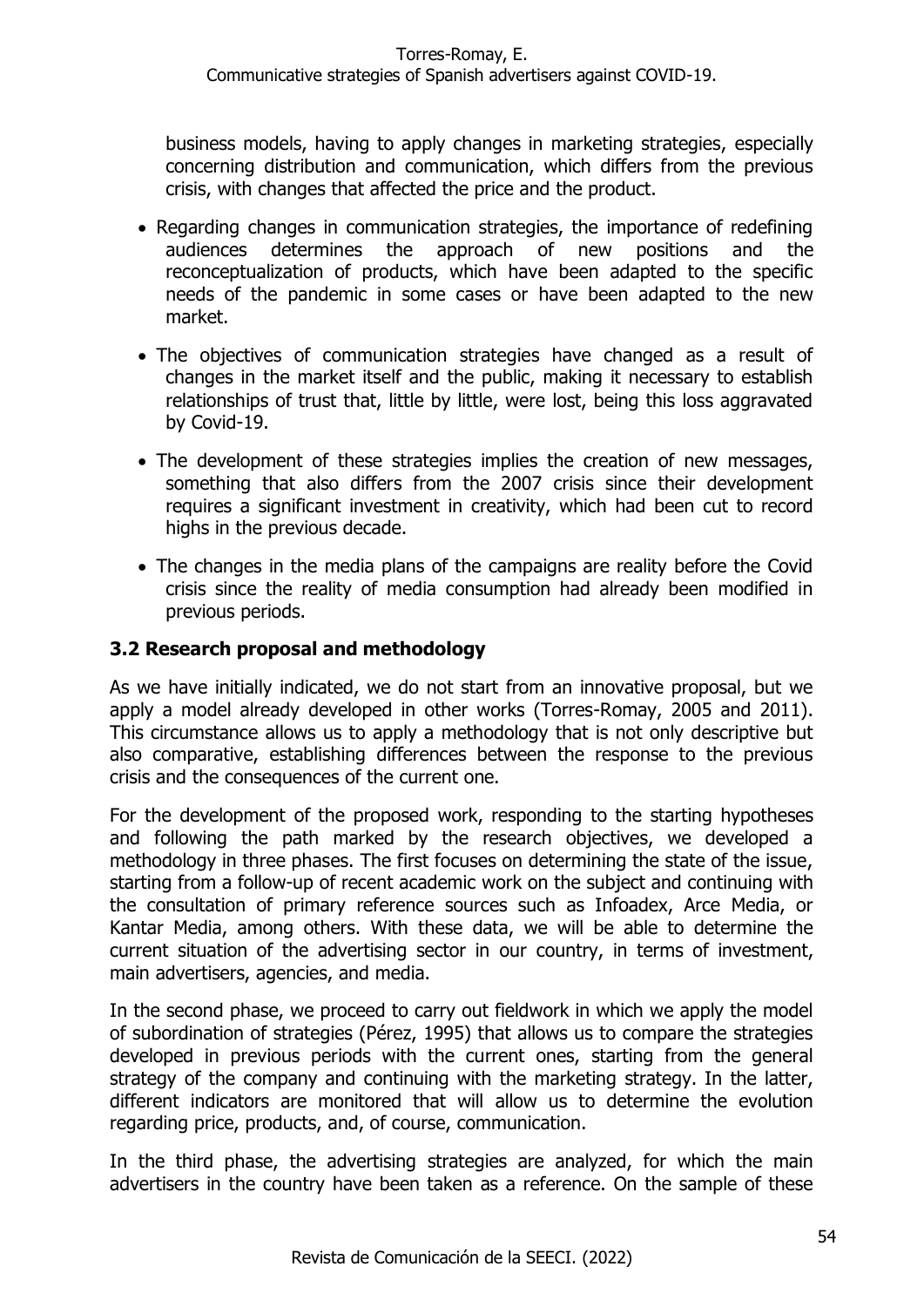brands, a follow-up has been carried out in terms of the messages and media used, allowing this analysis, once again, to make comparisons with previous periods. Finally, conclusions can be drawn around the starting hypotheses initially raised.

## **4. RESULTS**

### **4.1 The academic study on communication and the COVID-19 crisis**

As a starting point for our research, we have carried out a bibliographic review of the scientific production on the relationship between communication and COVID-19. From this point of view, we must differentiate between two basic lines: strictly academic works published in scientific journals or as book chapters; or reports of a professional nature, generally published by organizations, companies, or institutions in the communication sector and which usually give a quantitative approach to the assessment of the COVID-19 situation.

In the first line, we have carried out a follow-up through the specific search engine "Google Scholar " which has resulted in a first consideration around the large amount of scientific production generated around this topic, thus marking the difference from what happened in previous crises, where the specific academic contributions to analyze the matter were scarce and published much later. However, the factor of publication speed may have influenced the fact that most of the works collected address very specific and delimited aspects, without being able to identify major proposals that assess the full reality of the phenomenon.

We must clarify that we track the first 10 pages of results obtaining 100 entries. From this total, we eliminate the publications that do not address the national perspective of the subject, which add up to a total of 43 articles, most of which refer to Latin American countries. We also subtract 3 duplicate entries and up to 5 references of Final Degree Projects positioned in university repositories. Thus, we obtain a final sample of 39 texts corresponding to journal articles (35), book chapters (2), and communications to Congresses (2). It is a representation of the publications on the field that have achieved a better position and that, therefore, help us to assess what research has focused on in the field of communication related to COVID.

As a reference, we summarize the review carried out by grouping specific thematic lines. Thus, among the most numerous are the works on institutional communication (9), addressing the management that the government (Ibáñez, 2020) and other public institutions (López-García, 2020) have made of the crisis and, therefore, researching from the field of Public Relations (Castillo-Esparcia; Moreno, & Capriotti, 2020), paying attention to elements such as the spokesperson (Rojo, Moreno & Soler, 2020; García-Santamarina, Pérez-Serrano & Rodríguez Pallares, 2020). We insist on working from the academic perspective of crisis communication circumscribed to the management of those crises that institutions make (Losa, Fernández, and Paniagua, 2020) incorporating what is related to managed digital communication (Poch Butler and Puebla Martínez, 2021).

In a second group we include the works related to the media (9) both from the perspective of the information transmitted about the crisis (Lázaro-Rodríguez and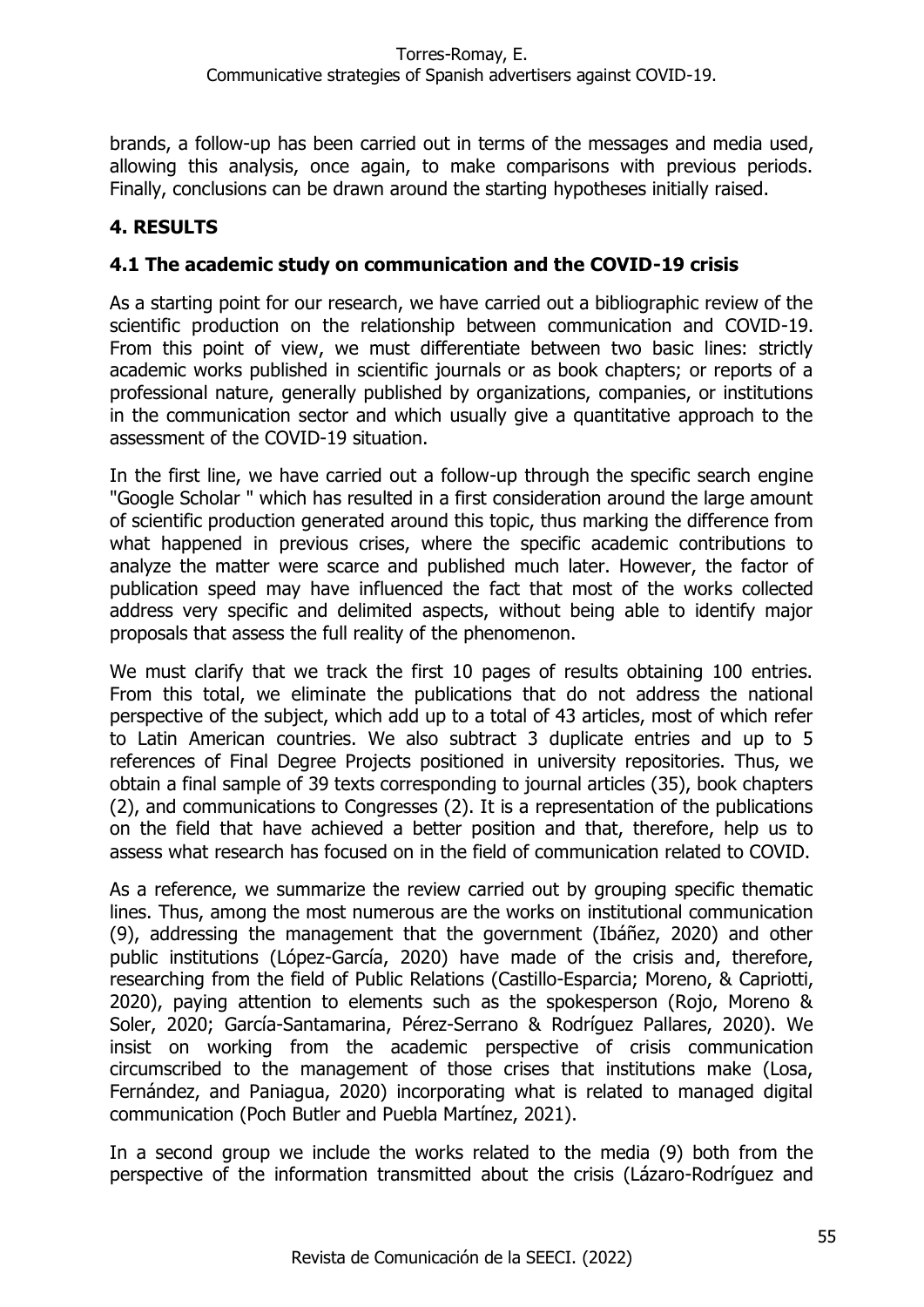Herrera-Viedma, 2020; Vállez and Pérez, 2020), and the role of media professionals (Aleixandre-Benavent; Castelló-Cogollos and Valderrama-Zurián, 2020) or media management carried out by public institutions (Castillo-Esparcia, Fernández-Souto, and Puentes-Rivera, 2020), all of them published in the monographic issue that "El Profesional de la Información" dedicated to COVID. The references to the reception of the media are punctual (Román et al., 2020; Mora and Melero, 2021) and the works that address information in the different digital media or social networks are of great interest (Arrufat, 2021).

Precisely from this perspective, in the digital ecosystem, a good number of references are obtained (10) which, as we have indicated, focus on very specific and precise aspects, addressing small-sized samples or objects of study. This is how YouTube channels (Orduña-Malea, Font-Julián, and Ontalba-Ruipérez, 2020; Ramírez and Travesedo, 2020) or certain social networks (Rivas and Calero, 2020; López Tárraga, 2020; Ramón-Vegas, Mauri-Ríos, and Rodríguez-Martínez, 2020), and even the role of "influencers" (González and Iriarte, 2020) are analyzed.

Nor can we lose sight of the fact that communication around COVID has also been addressed as a communication problem for health (6), taking into account the communication needs that arise (Sierra, 2020; Avellaneda-Martínez et al, 2021) and, especially, the problems created by the generation and dissemination of fake news (Ramón, 2020; Andreu-Sánchez and Martín Pascual, 2020; Alcázar García, 2020). Health communication management was another group of interest (Castro-Martínez and Díaz-Morilla, 2020), with works on communication with patients (Cerezo, 2020) and resources to raise awareness of the disease (Martínez, 2020).

To a lesser extent, we have also come across works related to the impact of COVID on communication education (4) and other miscellanies of proposals that address issues such as culture (García-Martí, Ortega-Mogedado, and Pérez-Peláez, 2021) or social representations (Páez and Pérez, 2020), with only one reference of works that address communicative management from a business perspective, taking into account the reputational risk that this situation may entail (Xifra, 2020).

From this analysis, we conclude that there are no reference academic works on the implications of COVID in the advertising sector since they are addressed in a concrete way, not as a general communicative phenomenon. To find an analysis regarding this relationship we must perform a specific search or focus on the professional reports of the sector. Thus, for example, we find data on the incidence of COVID in Spanish advertising in the 2020 report of the "Observatory of Advertising in Spain" of the Spanish Association of Advertisers and, specifically, there are several consultancies that carry out publications of analysis in this regard, such as Sortlist (2021) with a marketing barometer entitled "The impact of the Covid-19 crisis on the advertising and marketing industry". All this affects the need to address our objective from an academic and professional perspective and, above all, with a point of view of treating advertising as a basic communicative phenomenon and not different from the reality of media consumption and communication management of the institutions.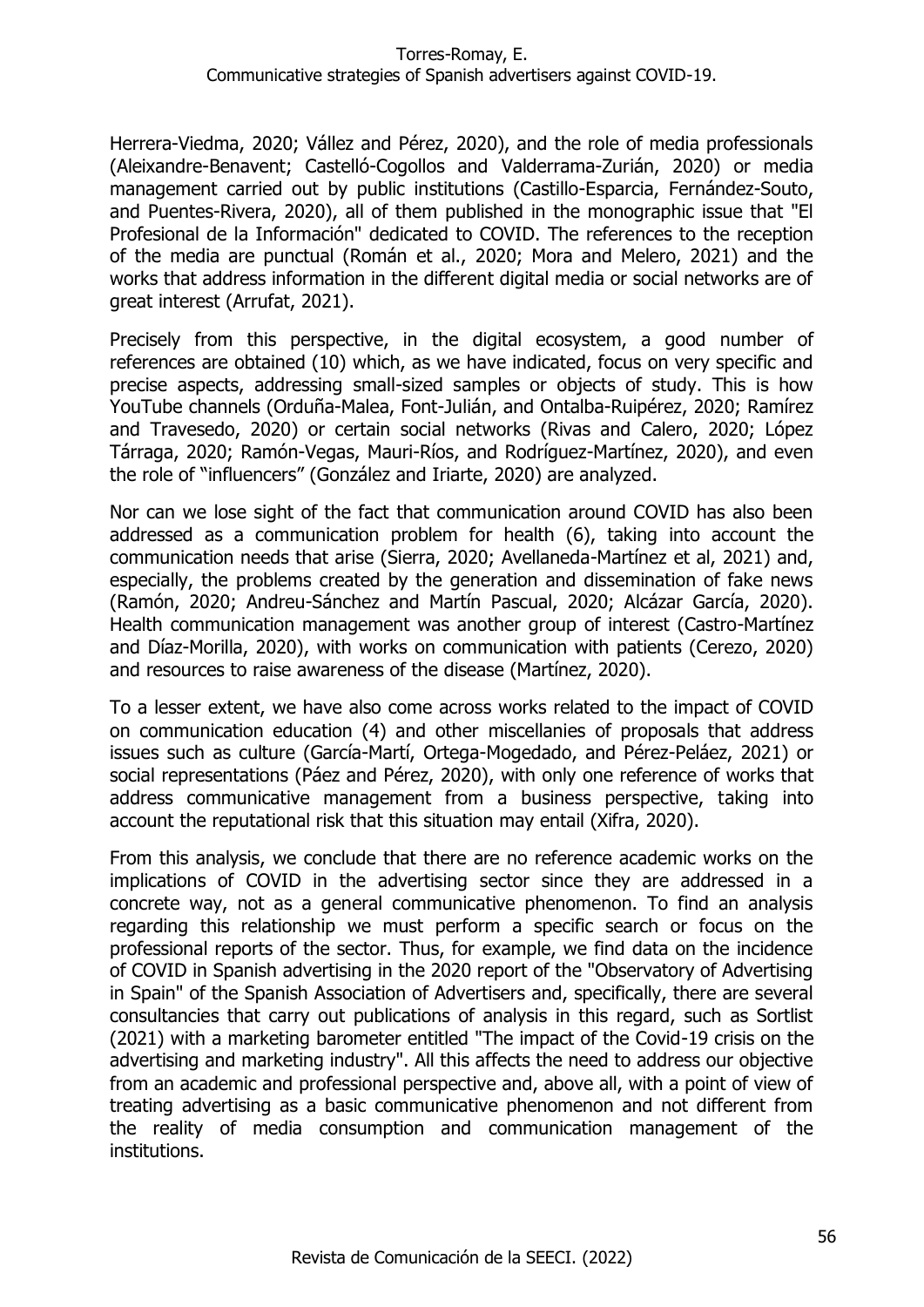### **4.2 Current situation of the Spanish advertising sector**

To know the incidence of the COVID-19 crisis in the Spanish advertising sector, we must know our starting point by attending to the basic structure of the communication process and establishing four basic subjects of the process. In this way, we start from the existence of a series of fundamental advertisers in terms of advertising investment (Table 1) that, despite the crisis and even in comparison with previous periods of recession - we have marked 2008 as a point of reference-, seem to not have changed. In fact, we can collect data indicating that the expected reduction in budgets due to COVID was not going to be as drastic as on previous occasions (by a maximum of 30%) (Good Rebels, 2020). Added to this are initiatives focused on the consolidation of digital commerce and special attention to the user experience, which brings to the table new needs regarding advertising communication more focused on Cross-Channel and integrated advertising (Corredor -Lamas, 2021).

As the second subject of the process, we would have the advertising agencies, in charge of creating the content. Perhaps it is in this block where the results are most surprising since the sector makes a positive balance that is estimated, according to the Spanish Association of Advertisers (aea), in a 5.2% increase in the volume of advertising companies in our country in 2020. This is a positive figure, although it has been determined that the turnover fell by 22.9%, falling in 2020 to 108.9 compared to 131.8 in 2019 as a result, mainly, of the pandemic, although it is located above the annual average, a fact that had not occurred in any of the previous crises. This new scenario may be related to the media reality we are facing and to the consolidation of digitization processes, which has not only allowed 100% of agencies to telecommute (according to data from the COVID-19 Crisis Management Study in independent agencies carried out by the Federation of Spanish Agencies – FEDE), but the activity of many sectors has been able to maintain itself thanks to online commerce.

#### **Table 1.**

|                                            |               | 2020      |                | 2019         |                | 2018                   |   | 2017                   |  | 2016                 |                  | 2015          |  | 2014        |  | 2013                                                     |  | 2012                     |              | 2011      |   | 2010      |              | 2009        |                | 2008              |                  | 2007      |  |
|--------------------------------------------|---------------|-----------|----------------|--------------|----------------|------------------------|---|------------------------|--|----------------------|------------------|---------------|--|-------------|--|----------------------------------------------------------|--|--------------------------|--------------|-----------|---|-----------|--------------|-------------|----------------|-------------------|------------------|-----------|--|
| Advertisers                                | $\mathbf{R}$  | Valu<br>e |                | Valu         | R              | Valu<br>e              | R | Valu R<br>$\epsilon$   |  | Valu<br>$\mathbf{e}$ | R<br>$\mathbf k$ | $ValU$ R<br>e |  | Valu R<br>e |  | Valu<br>e                                                |  | R Valu R<br>e            | $\mathsf{K}$ | Valu<br>e | R | Valu<br>e | $\mathbf{R}$ | Valu<br>e   | $\mathbf{R}$   | Valu<br>e         | $\mathbf R$<br>K | Valu<br>e |  |
| Telefónica S.A.U.                          |               | 49,4      | $\overline{8}$ | 52,6 12 43,4 |                |                        |   | sd                     |  | 11 38,3 10 42,3 9    |                  |               |  |             |  | 45,3 5 56,1                                              |  | 4 67.4 3 113.4 2 131.0 1 |              |           |   |           |              | $129.3$   1 |                | 173,8 1           |                  | 171,2     |  |
| <b>Procter &amp; Gamble</b><br>España S.A. | $\mathcal{P}$ | 64,4      |                | 67,0         |                |                        |   | 5 69.9 3 71.5 2 70.0 1 |  |                      |                  |               |  |             |  | 98.4 1 111 1 122.4 1 105.1 2 123.8 3 132.2 2             |  |                          |              |           |   |           |              |             |                | $111.4$ 2 131,9 2 |                  | 146,6     |  |
| L'Oreal España S.A.                        | $\mathcal{E}$ | $61,0$ 3  |                | 69,6         |                | $6 \t 67.7 \t 5$       |   |                        |  |                      |                  |               |  |             |  | 58,8 4 66,5 3 67,5 3 59,3 2 79,4 3 79,6 4 92,2 5 105,5 3 |  |                          |              |           |   |           |              | 97,0        | 3 <sup>1</sup> | 107,7             | 3 <sup>1</sup>   | 121,1     |  |
| El Corte Inglés S.A.                       |               | 47.7      | 2              | 74,0         | $\overline{2}$ | 85,3                   |   | 89,6 1                 |  | 76,5 2 80,4 2        |                  |               |  | 76          |  | $3$ 76,8 2 86,9 1 171,3 1 174,3 4                        |  |                          |              |           |   |           |              | 90.0        | $\overline{4}$ | 96,4              | $\overline{4}$   | 110,1     |  |
| Vodafone España<br>S.A.                    | 8             |           |                |              |                | 45,3 10 49,6 15 42,2 7 |   | 53,9 7                 |  | 50,16                |                  | 62,46         |  |             |  | 52,5 4 63,4 5 61,6 7                                     |  |                          |              | 59,7 6    |   | 77,6      | 6            | 71,7        | 5 <sup>1</sup> | 87,5              | 6                | 80,9      |  |

Main advertisers according to advertising investment (2007-2020) mill. of euros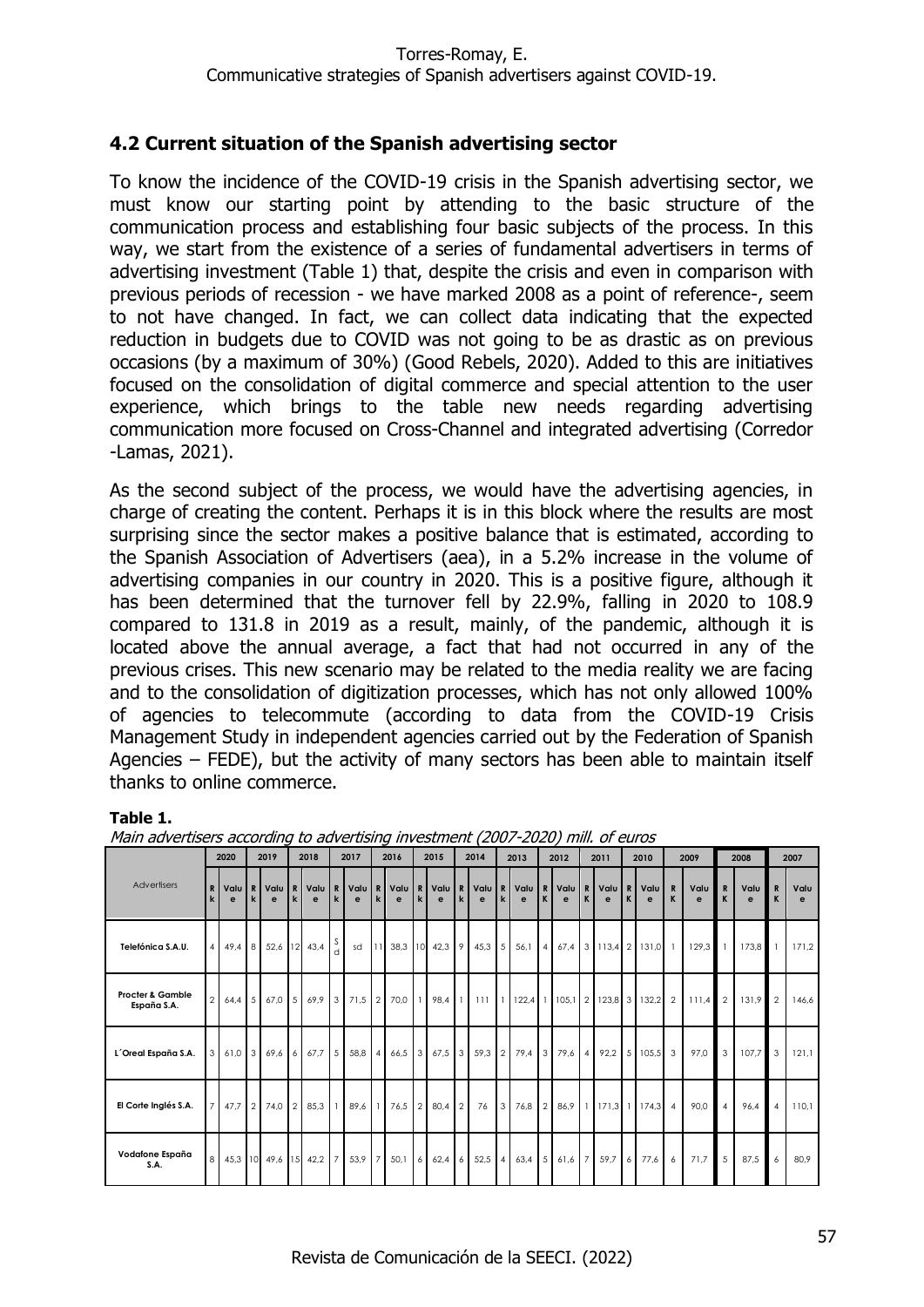#### Torres-Romay, E. Communicative strategies of Spanish advertisers against COVID-19.

| Volkswagen-Audi<br>España                              | 5  | 48,6    |       | 84,5 |     | 86.94                | $70,1$ 3 |    | 68,6 4 56,9 4                                                                           |               |                       |                | 59,3 6 56,0 6 61,1 5 |          |                             | 85,1 4 111,5 5 |    | 73,5 | 6               | 86,6     | 5              | 99.5 |
|--------------------------------------------------------|----|---------|-------|------|-----|----------------------|----------|----|-----------------------------------------------------------------------------------------|---------------|-----------------------|----------------|----------------------|----------|-----------------------------|----------------|----|------|-----------------|----------|----------------|------|
| Renault España<br>Comercial S.A.                       |    |         |       |      |     |                      |          |    | 35,0 14 40,0 10 47,1 14 42,1 10 39,8 17 31,3 16 29,6 18 25,6 14 31,0 14 34,5 16 36,3 20 |               |                       |                |                      |          |                             |                |    | 32,3 | 7 <sup>1</sup>  | $69,7$ 7 |                | 74.2 |
| Danone S.A.<br>2017 – Nestlé                           |    | 12 37,1 | sdl   | sd   | sd  |                      |          |    | Sd   19 28,9 12 36,0 9 42,7 10 38,5 10 41,7 8 41,3 9                                    |               |                       |                |                      |          |                             | 50,0 9 59,9 7  |    | 61,2 | 8               | 67,7 10  |                | 70.1 |
| <b>ING Direct,</b><br>Suc.España                       | sd | Sd      | Isd I | sd   | sdl | sd                   | 18 29,1  | sd |                                                                                         | sd 12 33,0 sd | sd                    | 7 <sup>1</sup> | 47,0 7               | $57,8$ 8 |                             | 57,1 11 44,6   | 8  | 56,6 | 9               | 61,4     | 8              | 72.5 |
| <b>France Telecom</b><br>España, S.A.<br>2015 - Orange |    |         |       |      |     | 64,5 6 64,3 3 74,1 2 | 73,0 8   |    |                                                                                         |               | 4,4 11 40,7 11 38,5 9 |                |                      |          | 42,6 11 39,3 10 49,5 7 71,7 |                | 10 | 45,6 | 10 <sup>1</sup> | 58,4     | $\overline{9}$ | 47.7 |

**Source:** Infoadex, 2021.

Regarding messages, as the third subject of the advertising process, there are analyzes of which content trends were the most used by advertisers. In this way, according to data from the Group M consultancy regarding 2020 in the face of COVID, 88% of companies decided to provide practical information or advice that would help people face the situation; 84% suspended normal factory or business production to help produce essential supplies; 83% provided fun and light-hearted content or videos to entertain people, and 75% advertised how they were responding to coronavirus or helping customers. These data seem to confront the supposed "value communication" that should mark the communication lines of advertisers during COVID (Rodríguez-Bravo et al, 2021) but it does recognize the importance of advertising to contribute to compliance with security regulations in the face of the pandemic.

The last subject in the chain of the advertising communication process is traditionally the receiver. In this regard, we must bear in mind that consumption trends in our country were already showing significant changes before the pandemic. In this way, the Spanish consumer was characterized, according to Eurobarometer data (2020), by a great social and environmental responsibility that translated into actions of "environmental activism" when consuming, such as the reduction of plastic, the taking of measures against climate change, limiting food waste, or recycling. In "social activism", it promised to buy brands that support social values or to make donations. Added to this consolidation of values are changes in behavior such as the preference for outdoor activities but also the assumption of the so-called "phygitality" as a hybrid between physical and digital reality. If we add to all of the above the changes in consumption that the COVID crisis finally consolidated (Montaña, Ollé, and Lavilla, 2020), we obtain a very different scenario, but not far from what was expected.

### **5. CONCLUSIONS AND DISCUSSION**

As an objective of our work, we had marked "identifying the possible changes in strategy made by the main Spanish advertising companies to adapt to the circumstances of Covid-19". After the analysis carried out, we must modify the proposed model and start, precisely, with the last point. It has been the changes in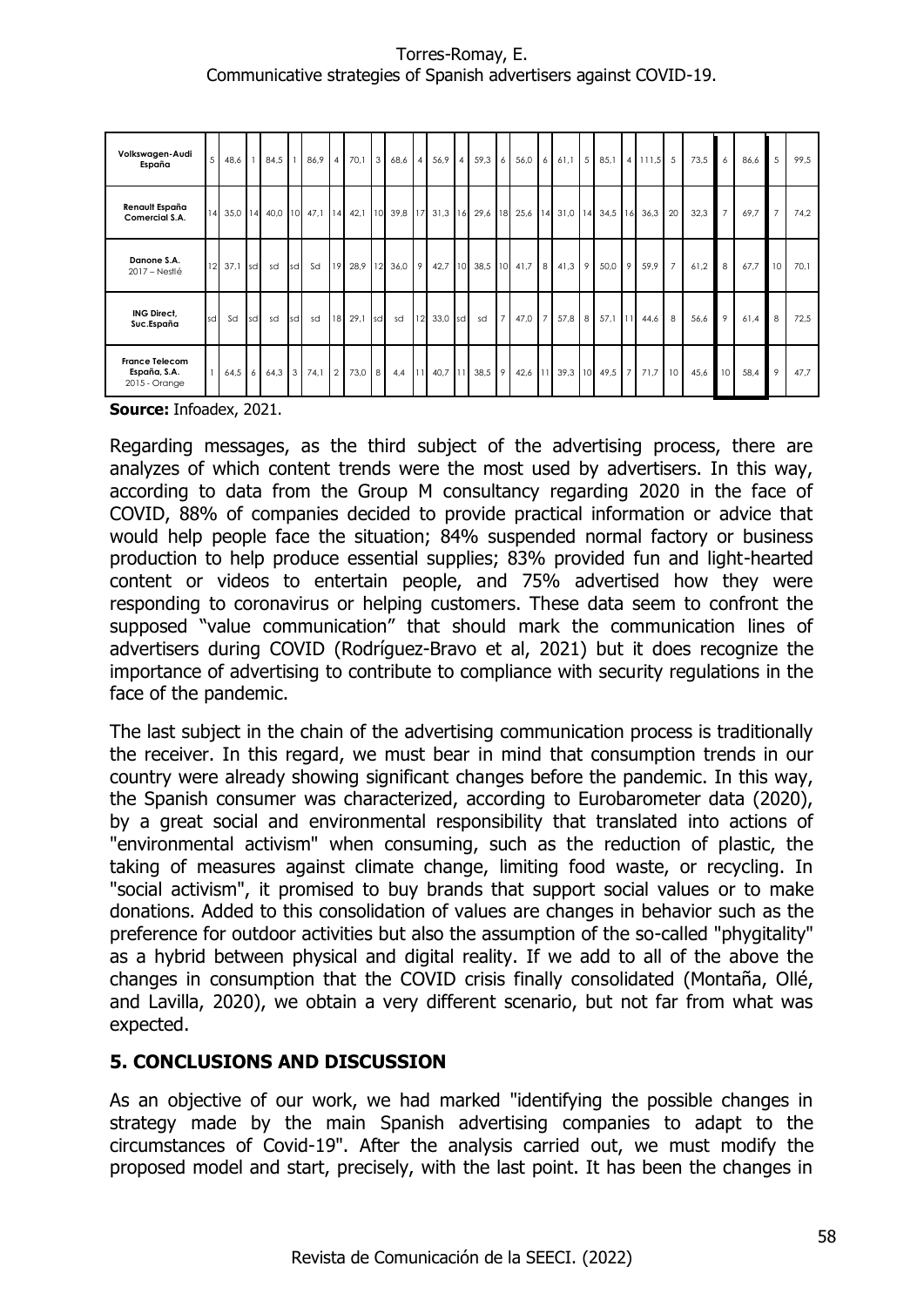the consumption trends of the potential advertising recipients that have had the most notable effect on these possible changes in strategy. According to the data collected both in academic and professional works, as well as in the campaigns developed by advertisers, we have observed how a new "Customer Journey" is proposed, from the most current perspective of the term (Tueanrat, Papagiannidis, and Alamanos, 2021). An ecological and digital consumption model is consolidated according to PWC data from 2021. Thus, 50% of global consumers have become more digital and 40% more "ecofriendly". In Spain, 35% of consumers surveyed in the PWC study buy via mobile and say they have focused more on saving, taking price into account when making their purchase decisions.

The modification of the "Customer Journey" during the pandemic responds to the search for new incentives by the consumer motivated by the consolidation of their new scale of values and behavioral models. Thus, the relationship between the advertiser and the public is carried out through entertainment content as a fundamental basis of current content strategies. This relationship allows establishing a base of engagement between the advertiser and the public, which makes it possible to start communicating brand content. This is the critical point where the brand must provide a positive consumer experience (UX) that can become a commercial transaction through digital platforms (e-commerce).

#### **Figure 1**

Customer Journey proposal after COVID-19



**Source:** Own elaboration, 2022.

The model thus designed allows us to go a step further and identify whether the campaigns launched by the main Spanish advertisers (Table 1) fit this proposal. In this way, we can see how brands have developed campaigns that correspond to some of these phases (Table 2), with the engagement level being the most developed.

We find ourselves, therefore, in a context in which the crisis has consolidated the changes that had been taking place for some time. This implies changes in the communication sector, although in terms of opportunity and not a crisis, as could be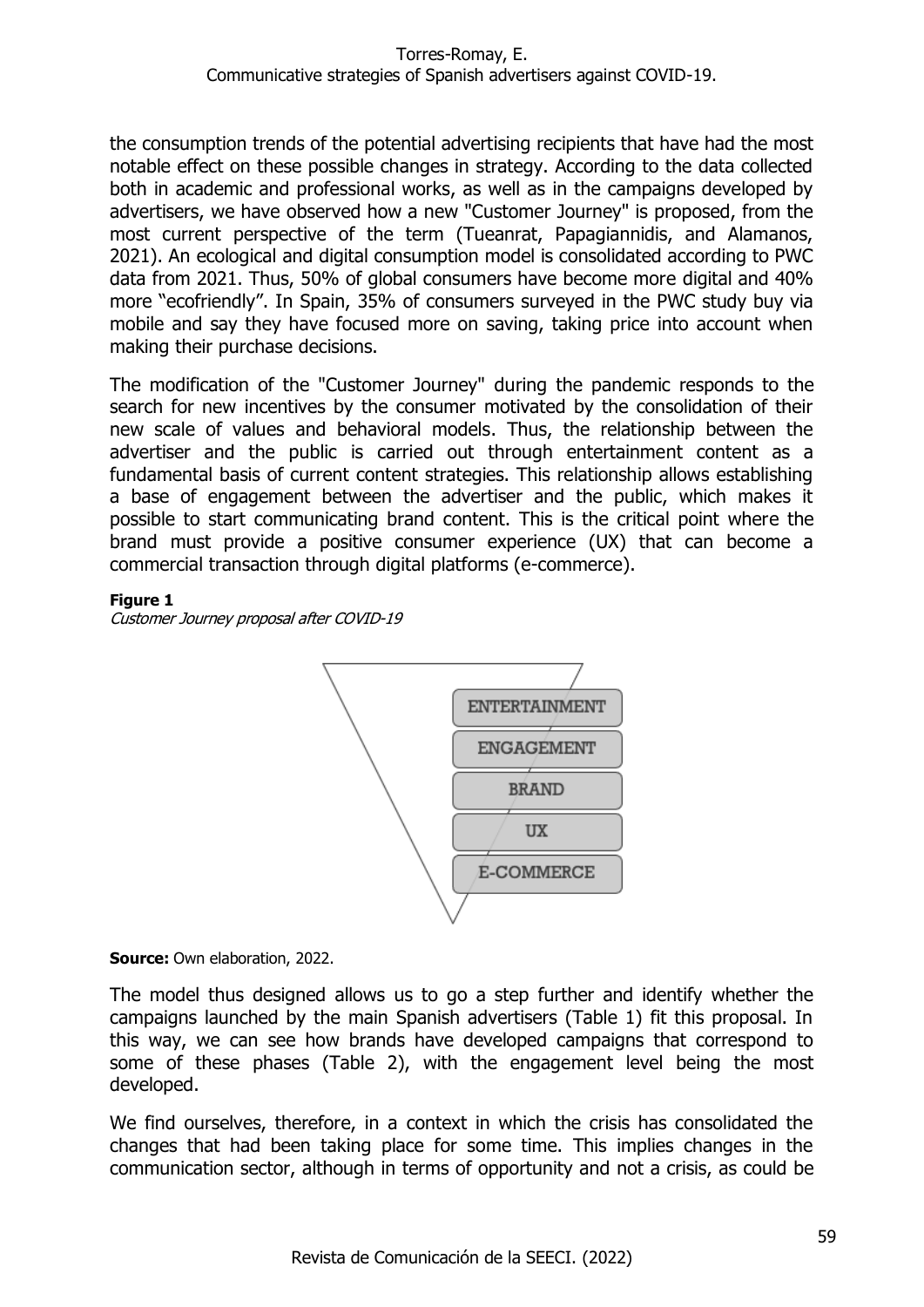initially foreseen. The changes in the consumption model entail changes in the markets, but, on this occasion, there have been no radical reductions in communication budgets, but rather an attempt has been made to fulfill a very specific role within the new "customer journey". The need to maintain a good position and to manage to establish a good user experience seems to have motivated the new strategic design of advertisers who, also, thus face the Social Responsibility that the new consumer demands. Content strategies are, therefore, the key and it will be necessary to maintain permanent observation to analyze specific data on the results (in terms of effectiveness) of the initiatives undertaken during 2020.

#### **Table 2.**

Strategic lines used by the main advertisers in Spain (January 2020)

|                | $\sim$ mice about by the main autorciocide in opain (bandar) EULO, |                     |  |  |  |  |  |  |  |  |  |
|----------------|--------------------------------------------------------------------|---------------------|--|--|--|--|--|--|--|--|--|
|                | Advertisers                                                        | Strategic level     |  |  |  |  |  |  |  |  |  |
| $\mathbf{1}$   | Orange Espagne S.A.                                                | <b>ENGAGEMENT</b>   |  |  |  |  |  |  |  |  |  |
| $\overline{2}$ | Procter & Gamble España S.A.                                       | <b>BRAND</b>        |  |  |  |  |  |  |  |  |  |
| $\overline{3}$ | L'Óreal España S.A.                                                | <b>ENGAGEMENT</b>   |  |  |  |  |  |  |  |  |  |
| $\overline{4}$ | Telefónica S.A.U.                                                  | <b>BRAND</b>        |  |  |  |  |  |  |  |  |  |
| $\overline{5}$ | Volkswagen Group España S.A.                                       | <b>ENGAGEMENT</b>   |  |  |  |  |  |  |  |  |  |
| 6              | Línea Directa Aseguradora S.A.                                     | <b>ENTERTAIMENT</b> |  |  |  |  |  |  |  |  |  |
| $\overline{7}$ | El Corte Inglés S.A.                                               | E-COMMERCE          |  |  |  |  |  |  |  |  |  |
| 8              | Vodafone España, S.A.U.                                            | <b>ENTERTAIMENT</b> |  |  |  |  |  |  |  |  |  |
| 9              | PSAG Automóviles Comer. España S.A.                                | <b>BRAND</b>        |  |  |  |  |  |  |  |  |  |
| 10             | Mutua Madrileña Automovilista S.A.                                 | <b>BRAND</b>        |  |  |  |  |  |  |  |  |  |
| 11             | Cia.Serv.Beb.Refresc.S.L. (Coca-Cola)                              | <b>ENTERTAIMENT</b> |  |  |  |  |  |  |  |  |  |
| 12             | Nestlé España, S.A.                                                | <b>ENGAGEMENT</b>   |  |  |  |  |  |  |  |  |  |
| 13             | Toyota España, S.L.U.                                              | <b>ENTERTAIMENT</b> |  |  |  |  |  |  |  |  |  |
| 14             | Renault España Comercial S.A.                                      | <b>BRAND</b>        |  |  |  |  |  |  |  |  |  |
| 15             | Ford España, S.L.                                                  | <b>BRAND</b>        |  |  |  |  |  |  |  |  |  |
| 16             | Organización Nacional de Ciegos Espa.                              | <b>ENGAGEMENT</b>   |  |  |  |  |  |  |  |  |  |
| 17             | Sansung Electronic Iberia. S.A.                                    | <b>ENTERTAIMENT</b> |  |  |  |  |  |  |  |  |  |
| 18             | BBVA. S.A.                                                         | <b>ENTERTAIMENT</b> |  |  |  |  |  |  |  |  |  |
| 19             | Securitas Direct España, S.A.U.                                    | <b>ENTERTAIMENT</b> |  |  |  |  |  |  |  |  |  |
| 20             | Xfera Móviles, S.A.U.                                              | E-COMMERCE          |  |  |  |  |  |  |  |  |  |

**Source:** Infoadex and own elaboration, 2021.

### **6. REFERENCES**

- Alcázar García, L. (2020). La lucha contra la desinformación en la comunicación digital durante la pandemia del COVID-19: estudio del caso de El Método del Lab RTVE, Revista de la Asociación Española de la Investigación de la Comunicación (RAE-IC), 7(14), 78-103<https://doi.org/10.24137/raeic.7.14.4>
- Aleixandre-Benavent, R.; Castelló-Cogollos, L. y Valderrama-Zurián, J.C. (2020). Información y comunicación durante los primeros meses de Covid-10. Infodemia, desinformación y papel de los profesionales de la información, El Profesional de la Información (EPI), 29(4), 1-17<https://doi.org/10.3145/epi.2020.jul.18>
- Andreu-Sánchez, C. y Martín-Pascual, M.A. (2020). Imágenes falsas del coronavirus SARS-CoV-2 en la comunicación de la información al comienzo de la pandemia del Covid-19, El Profesional de la Información (EPI), 9(3), 1- 10 <https://doi.org/10.3145/epi.2020.may.09>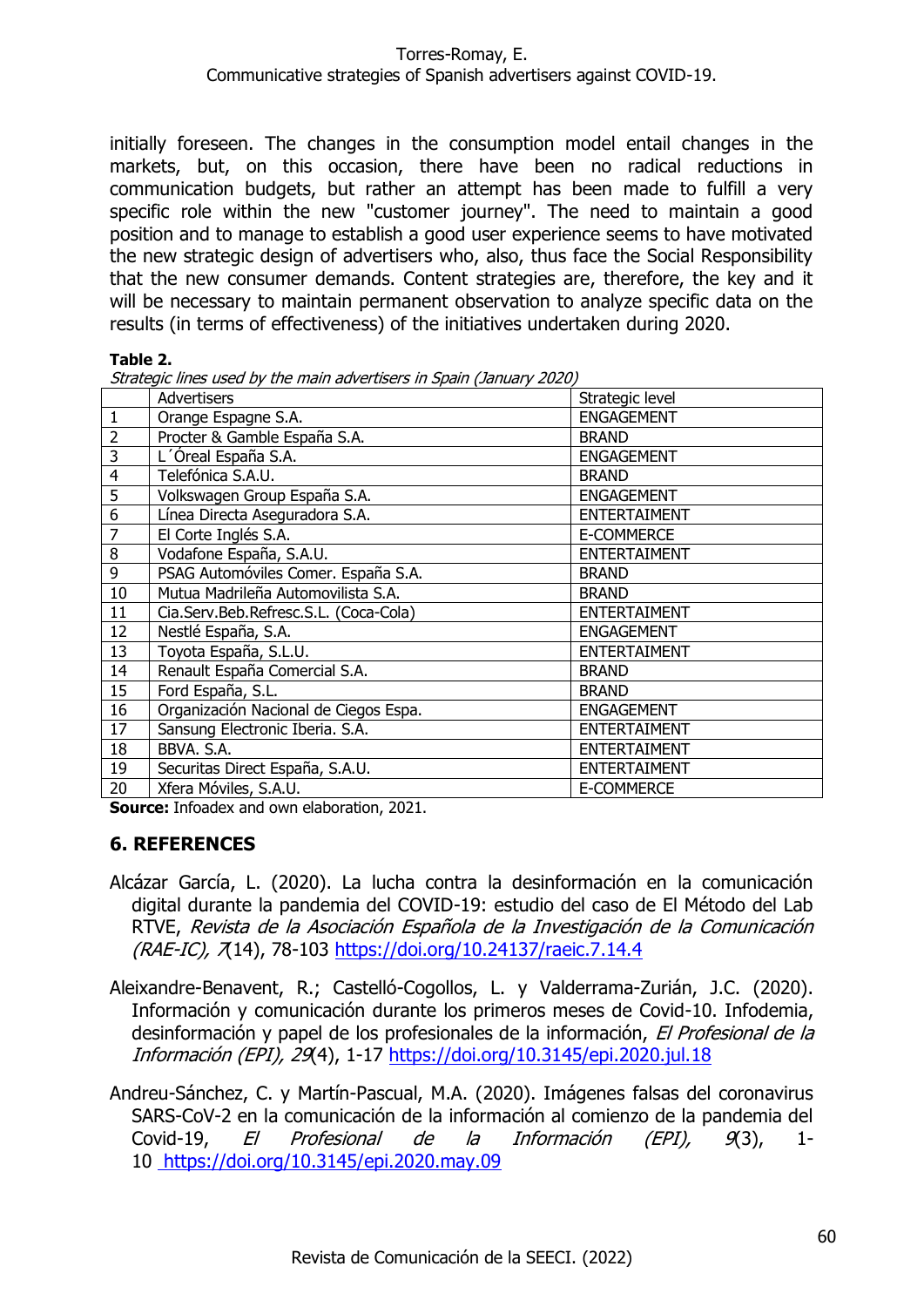- Arrufat Martín, S. (2021). Los medios de comunicación españoles en tiempos de pandemia: generación de noticias en redes sociales durante la COVID-19, Vivat Academia, 154, 107-122 <https://doi.org/10.15178/va.2021.154.e1309>
- Avellaneda-Martínez, S. et al. (2021). Gestión de la comunicación de los pacientes hospitalizados, aislados con sus familias por la COVID-19. Journal of Healthcare Quality Research, 36(1), 12-18.
- Castillo-Esparcia, A.; Fernández-Souto, A. B. y Puentes-Rivera, I. (2020). Comunicación política y Covid-19. Estrategias del gobierno de España, El Profesional de la Información (EPI), 29(4), 1-22 [https://doi.org/10.3145/epi.2020.jul.19.](https://doi.org/10.3145/epi.2020.jul.19)
- Castillo-Esparcia, A.; Moreno, A. y Capriotti-P., P. (2020). Relaciones Públicas y comunicación institucional ante la crisis, Revista Internacional de Relaciones Públicas, 19(X), 1-6<https://doi.org/10.5784/RIRP-19-2020-01-01-06>
- Castro-Martínez, A y Díaz-Morilla, P. (2020). Gestión de la comunicación interna y externa en instituciones hospitalarias privadas en España durante la crisis del COVID-19, Revista Comunicación y Salud,  $10(2)$ , 525-547. [https://doi.org/10.35669/rcys.2020.10\(2\).525-547](https://doi.org/10.35669/rcys.2020.10(2).525-547)
- Cerezo Prieto, M. (2020). Sesgos cognitivos en la comunicación y prevención de la COVID-19, Revista Latina de Comunicación Social, 78, 419-435. <https://doi.org/10.4185/RLCS-2020-1483>.
- Comisión Europea. (2020). Special Eurobarometer 501 Attitudes of Europeans towards the Environment. Disponible en: <https://europa.eu/eurobarometer/surveys/detail/2257>
- Corredor-Lanas, P., Marcos-Recio, J.-C., & Montañés-García, F. (2021). Impacto de la pandemia Covid-19 sobre la publicidad. España como laboratorio de la crisis y de las tendencias comunicativas. *Profesional De La Información, 30*(3). <https://doi.org/10.3145/epi.2021.may.13>
- García-Martín, I., Ortega-Mohedano, F., & Pérez-Peláez, M. E. (2021). Comunicación y espacios culturales en tiempos de COVID-19. Vivat Academia. Revista de Comunicación, 154, 21-43.<https://doi.org/10.15178/va.2021.154.e1261>
- García-Santamaría, J.V.; Pérez-Serrano, M.J. y Rodríguez-Pallares, M. (2020). Portavoces oficiales y estrategia audiovisual en la crisis de la Covid-19 en España, El Profesional de la Información (EPI), 29(5), 1-17 <https://doi.org/10.3145/epi.2020.sep.13>
- González, Z.F. e Iriarte, S. (2020). Análisis de la gestión comunicativa de los influencers farmaceúticos españoles en Instagram durante la pandemia del COVID-19, Revista Española de Comunicación en Salud, Suplemento 1, 9-30. <https://doi.org/10.20318/recs.2020.5402>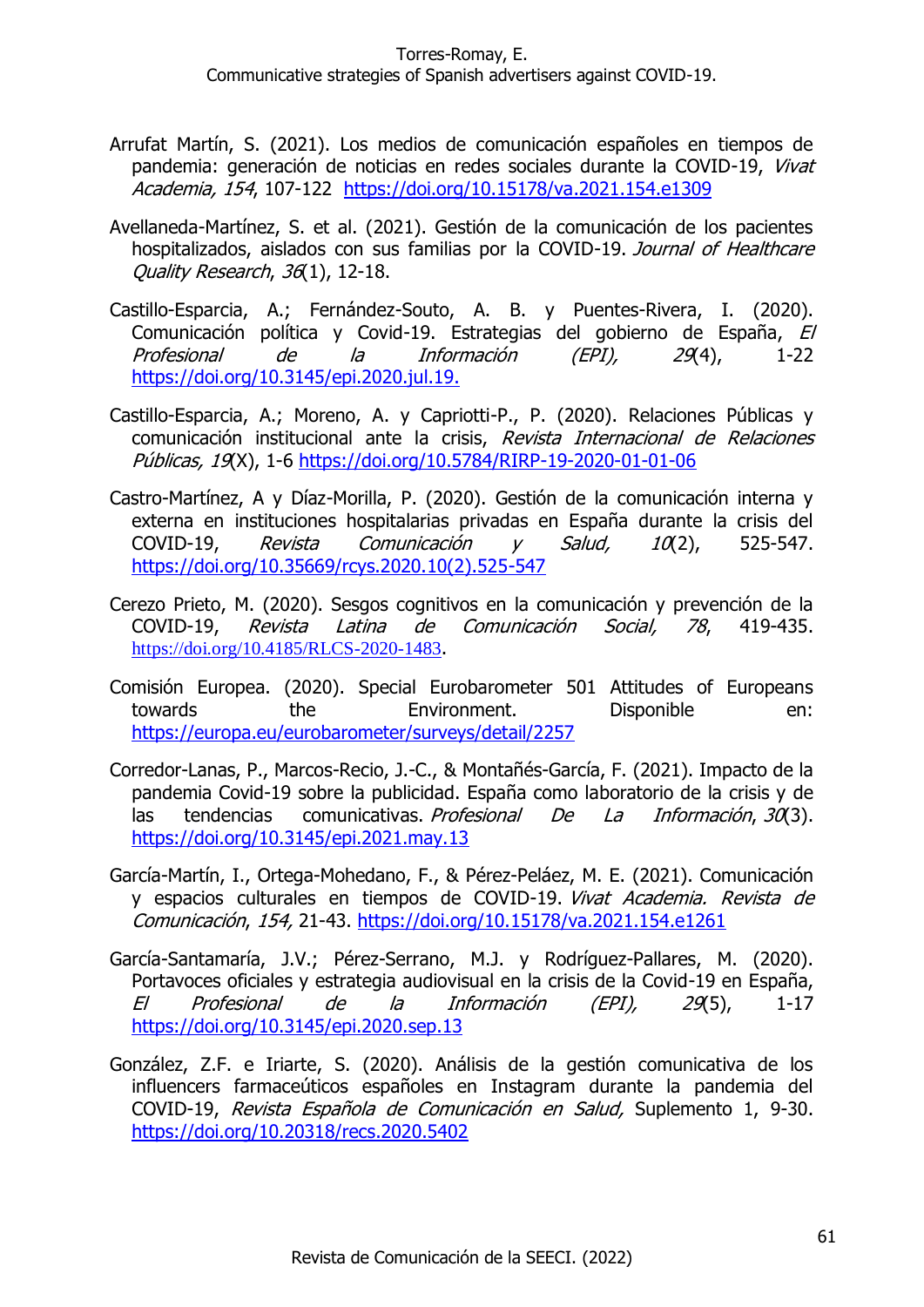- Good Rebels (2020). 5ª Oleada I Barómetro COVID-19 y Marketing en España. Disponible en:<https://doi.org/10.1080/02134748.2020.1783852>
- Ibáñez, Á. (2020). La actividad informativa del Gobierno español durante la emergencia sanitaria provocada por el coronavirus, COVID-19, Revista española de comunicación en salud, Suplemento 1 (Perspectivas), 304-318, <https://doi.org/10.20318/recs.2020.5441>
- Lázaro-Rodríguez, P. y Herrera-Viedma, E. (2020). Noticias sobre Covid-19 y 2019 nCoV en medios de comunicación de España: el papel de los medios digitales en tiempos de confinamiento, El Profesional de la Información (EPI), 29(3), 1-11 [https://doi.org/10.3145/epi.2020.may.02](https://doi.org/10.3145/epi.2020.may.029)
- Losa, J.C.; Rodríguez, L. y Paniagua, F.J. (2020). Comunicación gubernamental y emociones en la crisis del Covid-19 en España, Revista Latina de Comunicación Social, 78, 23-40.<https://doi.org/10.4185/RLCS-2020-1467>
- López Tárraga, A.B. (2020). Comunicación de crisis y Ayuntamientos: el papel de Telegram durante la crisis sanitaria de la COVID-19, Revista de la Asociación Española de Investigación en Comunicación (RAE-IC), 7(14), 104-126. <https://doi.org/10.24137/raeic.7.14.5>
- López-García, G. (2020). Vigilar y castigar: el papel de militares, policías y guardias civiles en la comunicación de crisis del Covid-19 en España, El Profesional de la Información (EPI), 29(3), 1-11<https://doi.org/10.3145/epi.2020.may.11>
- Martínez Estrella, E. C. (2020). Uso de personajes y metáforas en la gestión de la crisis sanitaria del COVID-19. Revisión de la comunicación de sanidad pública en España y México. Revista española de Comunicación en Salud, 11, 319-327. <https://doi.org/10.20318/recs.2020.5458>
- Montaña, M.; Ollé, C. y Lavilla, M. (2020). Impacto de la pandemia de Covid-19 en el consumo de medios en España, Revista Latina de Comunicación Social, 78, 155- 167. <https://doi.org/10.4185/RLCS-2020-1472>
- Mora, A. y Melero, I. (2020). Seguimiento informativo y percepción del riesgo ante la Covid-19 en España, Comunicar: revista científica iberoamericana de comunicación y educación, 66(XXIX), 71-81.<https://doi.org/10.3916/C66-2021-06>
- Orduña-Malea, E., Font-Julián, C. I., & Ontalba-Ruipérez, J. A. (2020). Covid-19: análisis métrico de vídeos y canales de comunicación en YouTube. El profesional de la información (EPI), 29(3). <https://doi.org/10.3145/epi.2020.jul.01>
- Páez, D. y Pérez, J. A. (2020). Social representations of COVID-19 (Representaciones sociales del COVID-19). International Journal of Social Psychology, 35 (3), 600-610.<https://doi.org/10.1080/02134748.2020.1783852>
- Pérez, R.A. (1995). *Estrategias de la Publicidad y las Relaciones Públicas*. Universidad Complutense de Madrid**.**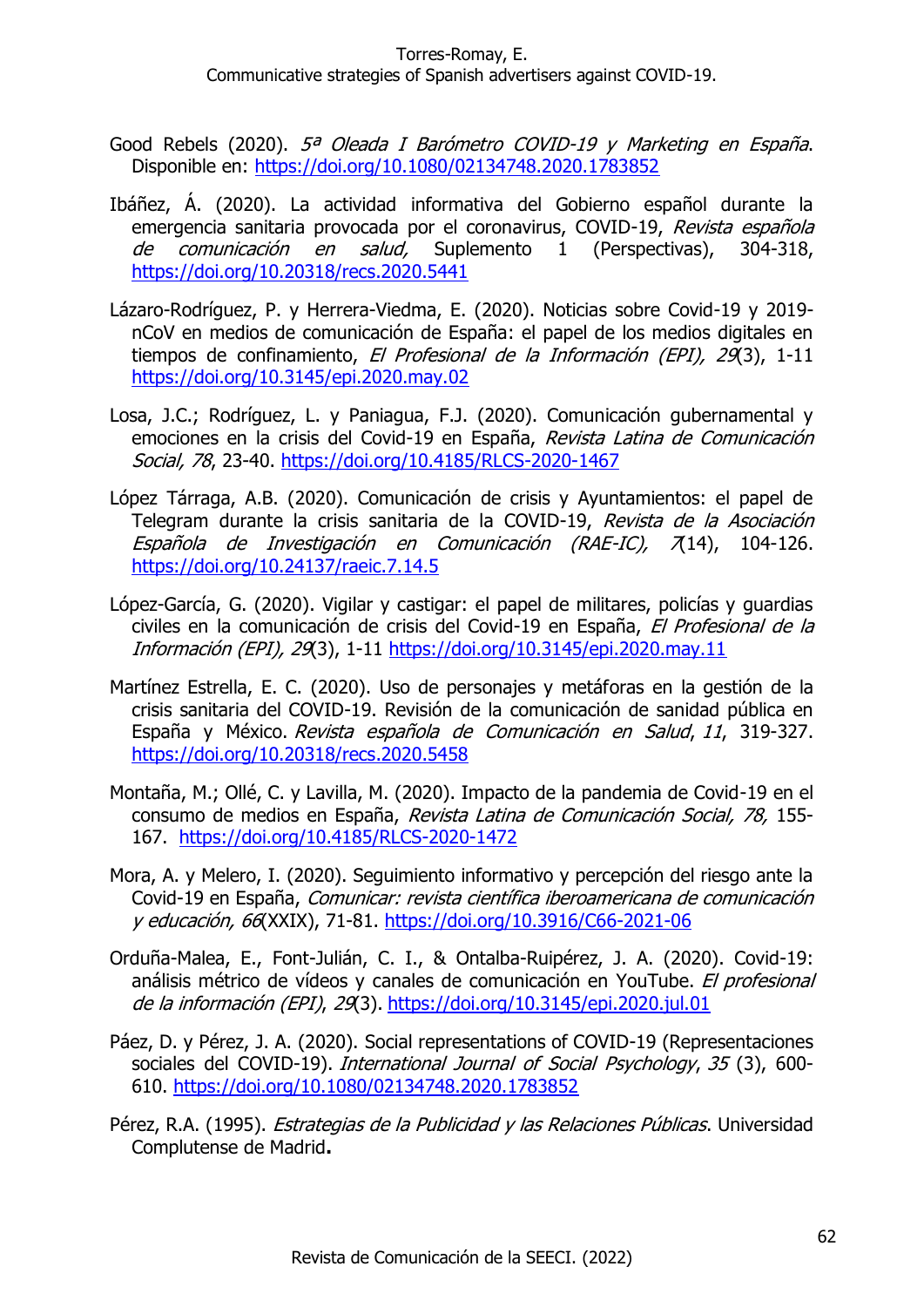- Poch Butler, S.L. y Puebla Martínez, B. (2021). La comunicación institucional en España en tiempos de covid-19. Estudio de caso de las cuentas en Twitter del gobierno de España y del ministerio de Sanidad. En: Puebla Martínez, B. y Vinader Segura, R. (Coord.), *Ecosistema de una pandemia* (653-676). Dykinson.
- Ramírez, M.G y Travesedo, R.G. (2020). Youtube y coronavirus: análisis del consumo de vídeos sobre la pandemia COVID-19, Revista Latina de Comunicación Social, 78, 121-153.<https://doi.org/10.4185/RLCS-2020-1471>
- Ramón Fernández, F. (2020). Comunicación y noticias falsas en relación al COVID-19: algunas reflexiones sobre la información, la desinformación y propuestas de mejora. Revista Española de Comunicación en Salud, Suplemento 1, 253-264. <https://doi.org/10.20318/recs.2020.5375>
- Ramon-Vegas, X., Mauri-Ríos, M., & Rodríguez-Martínez, R. (2020). Redes sociales y plataformas de fact-checking contra la desinformación sobre la COVID-19. Hipertext. net, (21), 79-92.
- Rivas, M.M y Calero, M.L. (2020). Pandemia y posverdad. El impacto de la COVID-19 en la comunicación por Whatsapp, Prisma Social: revista de investigación social, 31, 110-154.
- Rodríguez-Bravo, Á. et al. (2021). Comunicación en valores en la publicidad durante la primera oleada de covid-19 en España, *Análisi, 65,* 21-48. <https://doi.org/10.5565/rev/analisi.3361>
- Rojo Martínez, J.M.; Moreno Moreno, S. y Soler Contreras, A. (2020). La figura del portavoz en la comunicación de una crisis sanitaria: el caso del gobierno español durante la COVID-10. Revista de Comunicación y Salud,  $10(2)$ , 397-416. <https://doi.org/10.20318/recs.2020.5375>
- Román Etxebarrieta, G. et al (2020). El papel de los medios de comunicación en situaciones de crisis sanitaria. La percepción de la población en torno al control y las normas sociales durante la pandemia del COVID-19, Revista Latina de Comunicación Social, 78, 437-456.<https://doi.org/10.4185/RLCS-2020-1484>
- Sierra Rodríguez, J. (2020). Periodismo, comunicación institucional y transparencia: aprendizajes de la crisis sanitaria del COVID-19, Revista Comunicación y Salud, 10(2), 569-591. [https://doi.org/10.35669/rcys.2020.10\(2\).569-591](https://doi.org/10.35669/rcys.2020.10(2).569-591)
- Torres-Romay, E. (2005). Estrategias publicitarias en procesos de crisis. Aplicaciones de un modelo de análisis teórico en casos reales, FISEC-Estrategias, 1(I), 1.-17.
- Torres-Romay, E. (2011). Advertcrisis: nuevas estrategias publicitarias para hacer frente a la crisis. En: Sierra Sánchez, J. y Liberal Ormaechea, S. (Coord.), Reflexiones científicas sobre cine, publicidad y género desde la perspectiva audiovisual (291-208). Fragua.
- Tueanrat, Y., Papagiannidis, S., y Alamanos, E. (2021). Going on a journey: A review of the customer journey literature. Journal of Business Research, 125, 336-353.